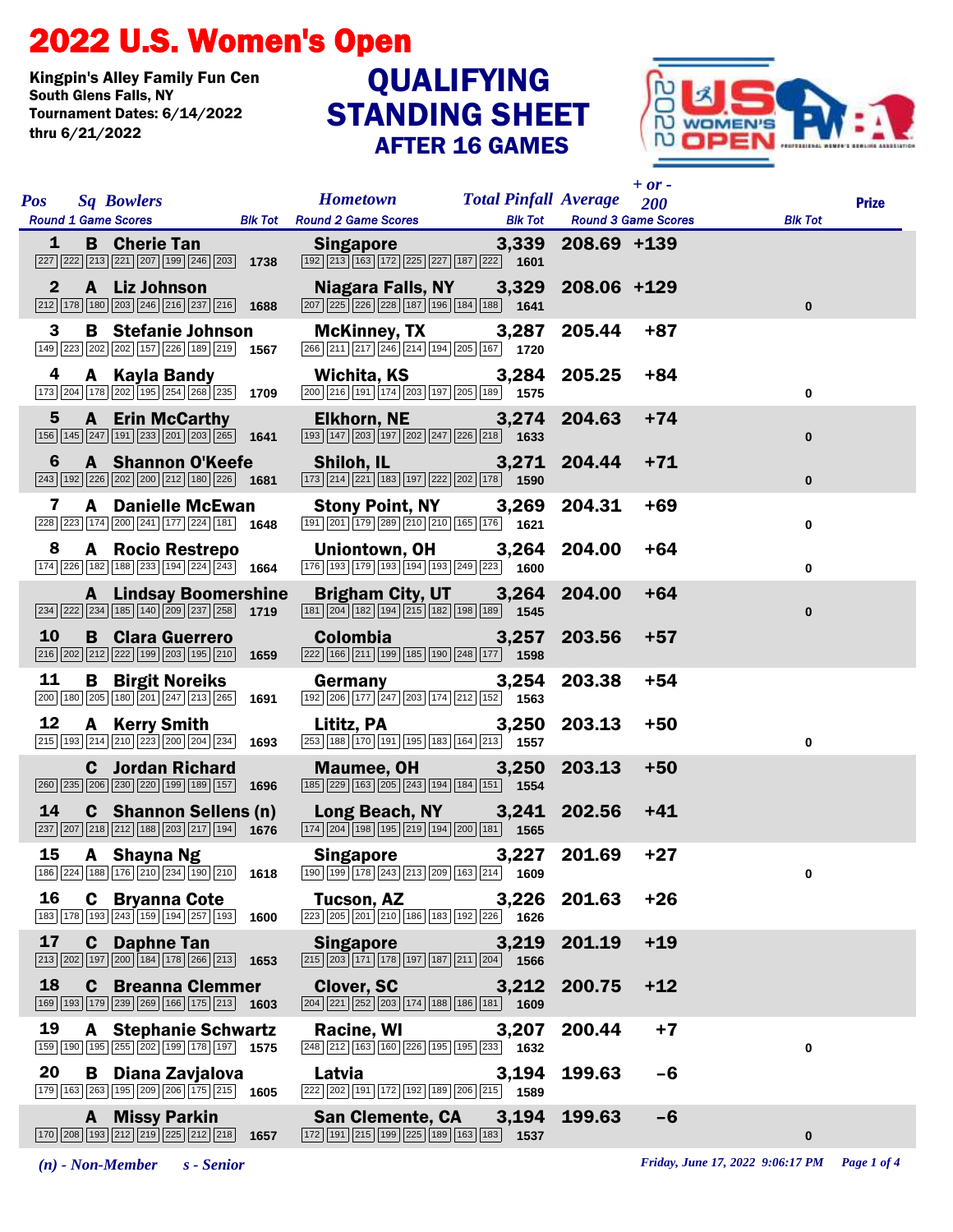|            |                 |                                                                                                                                                         |      |                                                                                                                                                                   |                                                |                | $+$ or $-$                        |                |              |
|------------|-----------------|---------------------------------------------------------------------------------------------------------------------------------------------------------|------|-------------------------------------------------------------------------------------------------------------------------------------------------------------------|------------------------------------------------|----------------|-----------------------------------|----------------|--------------|
| <b>Pos</b> |                 | <b>Sq Bowlers</b><br><b>Round 1 Game Scores</b>                                                                                                         |      | <b>Hometown</b><br><b>Blk Tot</b> Round 2 Game Scores                                                                                                             | <b>Total Pinfall Average</b><br><b>Blk Tot</b> |                | 200<br><b>Round 3 Game Scores</b> | <b>Blk Tot</b> | <b>Prize</b> |
| 22         |                 | <b>A</b> Olivia Farwell<br>$\boxed{167}$ $\boxed{220}$ $\boxed{200}$ $\boxed{183}$ $\boxed{225}$ $\boxed{212}$ $\boxed{221}$ $\boxed{225}$ <b>1653</b>  |      | Elizabethtown, PA 3,193<br>$\boxed{203}$ $\boxed{225}$ $\boxed{172}$ $\boxed{202}$ $\boxed{180}$ $\boxed{168}$ $\boxed{186}$ $\boxed{204}$ <b>1540</b>            |                                                | 199.56         | $-7$                              | $\bf{0}$       |              |
| 23         | B               | Hope Gramly (n)<br>$\boxed{220}\boxed{163}\boxed{192}\boxed{192}\boxed{224}\boxed{235}\boxed{278}\boxed{215}$ 1719                                      |      | <b>Aubrey, TX</b><br>178 220 214 154 201 155 151 199 1472                                                                                                         | 3,191                                          | 199.44         | $-9$                              |                |              |
| 24         |                 | <b>C</b> Felicia Wong<br>$\boxed{179}$ $\boxed{190}$ $\boxed{236}$ $\boxed{183}$ $\boxed{246}$ $\boxed{201}$ $\boxed{203}$ $\boxed{225}$ <b>1663</b>    |      | <b>Canada Canada</b><br>192 189 188 201 181 207 178 191 1527                                                                                                      | 3,190                                          | 199.38         | $-10$                             |                |              |
| 25         | C.              | Dasha Kovalova<br>188 233 183 245 196 198 205 194 1642                                                                                                  |      | <b>Ukraine</b><br>149 161 166 193 180 267 221 207 1544                                                                                                            | 3.186                                          | 199.13         | $-14$                             |                |              |
| 26         | C               | Daria Pajak<br>$\boxed{159}$ $\boxed{183}$ $\boxed{193}$ $\boxed{223}$ $\boxed{215}$ $\boxed{206}$ $\boxed{189}$ $\boxed{182}$ <b>1550</b>              |      | <b>Poland</b><br>184 212 200 245 172 190 158 247 1608                                                                                                             | 3,158                                          | 197.38         | $-42$                             |                |              |
| 27         |                 | 158 230 200 167 182 222 216 176 1551                                                                                                                    |      | A Sofia Rodriguez Granda (Guatemala<br>232 198 228 191 200 177 153 219 1598                                                                                       | 3,149                                          | 196.81         | $-51$                             | $\mathbf 0$    |              |
| 28         |                 | <b>B</b> Taylor Bulthuis<br>$\boxed{214}$ $\boxed{236}$ $\boxed{224}$ $\boxed{185}$ $\boxed{153}$ $\boxed{213}$ $\boxed{176}$ $\boxed{193}$ <b>1594</b> |      | New Port Richey, FL 3,136<br>$\boxed{235}$ $\boxed{222}$ 166 210 177 178 198 156 156                                                                              |                                                | 196.00         | $-64$                             |                |              |
| 29         | C               | <b>Diandra Asbaty</b><br>$\boxed{172}\boxed{164}\boxed{227}\boxed{178}\boxed{204}\boxed{267}\boxed{224}\boxed{213}$                                     | 1649 | Chicago, IL <b>Chicago</b> , IL<br>$\boxed{171}$ $\boxed{184}$ $\boxed{186}$ $\boxed{180}$ $\boxed{181}$ $\boxed{182}$ $\boxed{217}$ $\boxed{182}$ $\boxed{1483}$ | 3,132                                          | 195.75         | $-68$                             |                |              |
| 30         |                 | <b>C</b> Josie Barnes<br>231 164 194 227 184 222 178 182 1582                                                                                           |      | Hermitage, TN 3,131<br>$\boxed{150}$ $\boxed{196}$ $\boxed{194}$ $\boxed{202}$ $\boxed{234}$ $\boxed{192}$ $\boxed{200}$ $\boxed{181}$ <b>1549</b>                |                                                | 195.69         | $-69$                             |                |              |
|            | <b>Cut Line</b> | <b>Cash Line</b>                                                                                                                                        |      |                                                                                                                                                                   |                                                |                |                                   |                |              |
| 31         |                 | <b>B</b> Sandra Gongora<br>$\boxed{214}$ 171 166 216 247 207 157 235 1613                                                                               |      | Mexico<br>154 190 150 164 195 212 216 206 1487                                                                                                                    | 3,100                                          | $193.75 - 100$ |                                   |                |              |
| 32         |                 | C Stephanie Zavala<br>$\boxed{224}$ $\boxed{214}$ $\boxed{204}$ $\boxed{208}$ $\boxed{213}$ $\boxed{205}$ $\boxed{221}$ $\boxed{178}$ <b>1667</b>       |      | <b>Downey, CA</b><br>$\boxed{159}$ $\boxed{160}$ $\boxed{126}$ $\boxed{208}$ $\boxed{258}$ $\boxed{163}$ $\boxed{163}$ $\boxed{192}$ <b>1429</b>                  | 3,096                                          | $193.50 - 104$ |                                   |                |              |
| 33         |                 | <b>A</b> Sydney Brummett<br>$\boxed{218}$ 199 176 176 201 180 225 235 1610                                                                              |      | <b>Fort Wayne, IN</b><br>$\boxed{179}$ $\boxed{166}$ $\boxed{188}$ $\boxed{215}$ $\boxed{199}$ $\boxed{162}$ $\boxed{201}$ $\boxed{158}$ $\boxed{1468}$           | 3,078                                          | 192.38 -122    |                                   | $\mathbf 0$    |              |
| 34         |                 | A Anna Andersson (n)<br>168 183 179 200 177 149 233 180 1469                                                                                            |      | <b>Sweden Sweden</b><br>$\boxed{193}$ $\boxed{193}$ $\boxed{218}$ $\boxed{244}$ $\boxed{197}$ $\boxed{239}$ $\boxed{171}$ $\boxed{153}$ $\boxed{1608}$            | 3,077                                          | $192.31 - 123$ |                                   | $\mathbf{0}$   |              |
| 35         |                 | <b>B</b> Hui Fen New<br>175 181 196 191 218 179 209 200 1549                                                                                            |      | <b>Singapore</b><br>196 195 199 171 223 186 155 200 1525                                                                                                          | 3,074                                          | $192.13 - 126$ |                                   |                |              |
|            |                 | 36 B Gazmine Mason<br>199 168 210 186 175 177 172 174 1461                                                                                              |      | Cranston, RI 3,069 191.81 -131<br>$\boxed{202}\boxed{177}\boxed{234}\boxed{224}\boxed{189}\boxed{185}\boxed{211}\boxed{186}$ 1608                                 |                                                |                |                                   |                |              |
| 37         |                 | <b>C</b> Maria Bulanova<br>$\boxed{173}$ $\boxed{203}$ $\boxed{223}$ $\boxed{168}$ $\boxed{183}$ $\boxed{148}$ $\boxed{199}$ $\boxed{176}$ 1473         |      | <b>Russia</b><br>188 160 195 172 233 195 190 258 1591                                                                                                             | 3,064                                          | 191.50 -136    |                                   |                |              |
| 38         | A               | Victoria Johansson<br>234 192 174 169 174 194 189 156 1482                                                                                              |      | Värnamo, XX<br>200 201 209 167 199 214 191 196 1577                                                                                                               | 3,059                                          | 191.19 -141    |                                   | $\mathbf{0}$   |              |
| 39         | C               | <b>Chelsey Klingler</b><br>185 211 192 184 215 211 234 199 1631                                                                                         |      | <b>Grand Rapids, MI</b><br>209 169 149 225 159 179 189 144 1423                                                                                                   | 3,054                                          | 190.88 -146    |                                   |                |              |
| 40         |                 | <b>B</b> Anneli Blomqvist<br>182 167 182 214 219 279 203 191 1637                                                                                       |      | <b>Sweden</b><br>158 211 195 135 193 181 166 177 1416                                                                                                             | 3,053                                          | 190.81 -147    |                                   |                |              |
| 41         | A               | Katie Robb (n)<br>141 169 180 206 203 201 243 257                                                                                                       | 1600 | Swedesboro, NJ<br>190 200 215 166 151 189 159 180 1650                                                                                                            | 3,050                                          | $190.63 - 150$ |                                   | $\bf{0}$       |              |
| 42         | A               | <b>Marissa Allison</b><br>214 159 154 135 220 203 210 210                                                                                               | 1505 | Sylvania, OH<br>$\boxed{203}$ 194 201 179 212 186 204 165 1544                                                                                                    | 3,049                                          | 190.56 -151    |                                   | $\bf{0}$       |              |
| 43         |                 | <b>A</b> Verity Crawley<br>211 171 196 190 194 247 186 217                                                                                              | 1612 | <b>England</b><br>159 181 216 169 163 166 198 180 1432                                                                                                            | 3,044                                          | $190.25 - 156$ |                                   | 0              |              |
| 44         |                 | <b>A</b> Sarah Klassen<br>206 176 157 187 203 200 191 169                                                                                               | 1489 | <b>Canada</b><br>177 223 159 179 195 148 257 211 1549                                                                                                             | 3,038                                          | 189.88 -162    |                                   | $\mathbf 0$    |              |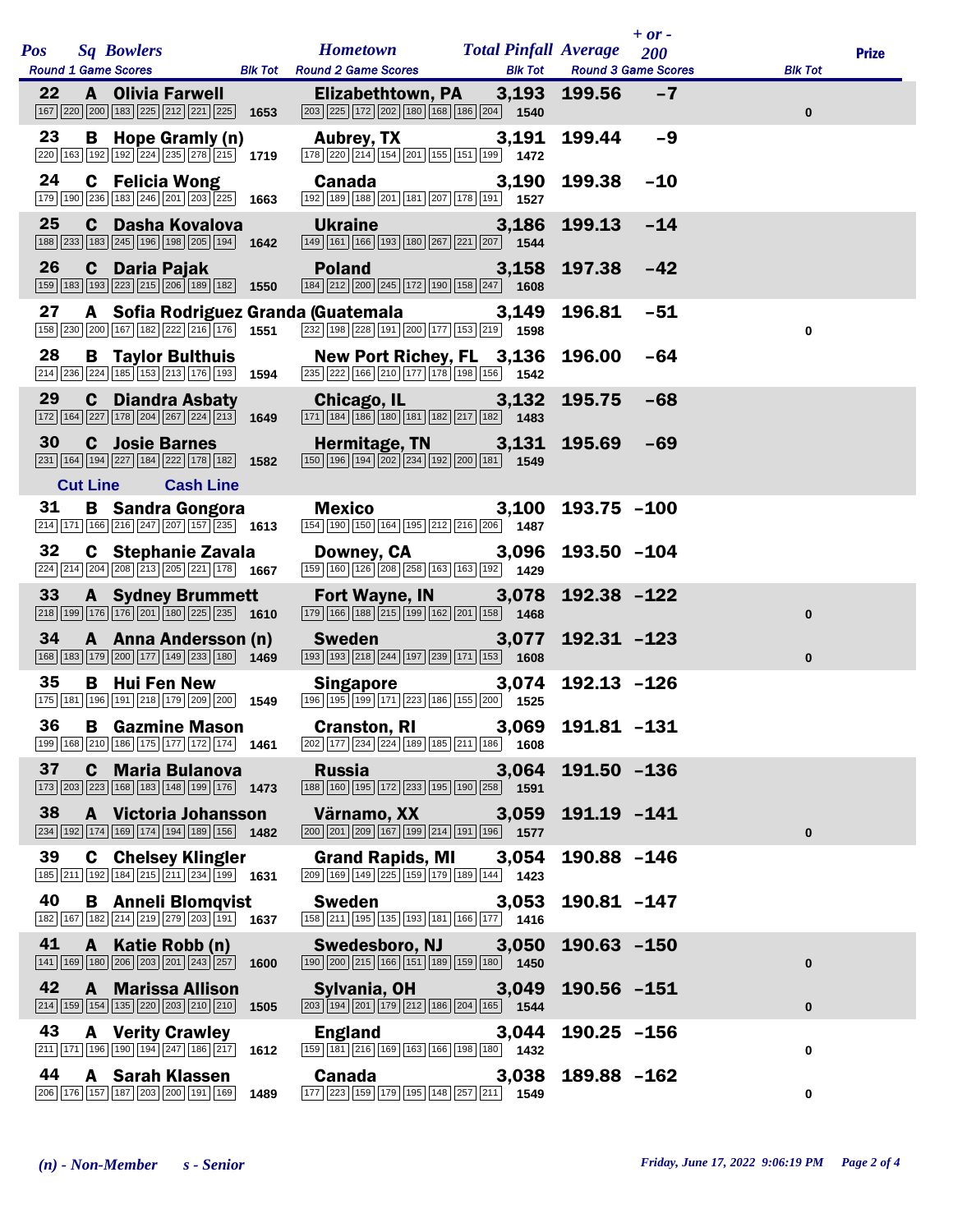| <b>Pos</b> |   | <b>Sq Bowlers</b><br>Round 1 Game Scores Blk Tot Round 2 Game Scores                                                                                |      | <b>Hometown Total Pinfall Average</b>                                                                                                                     |       | <b>Blk Tot</b> Round 3 Game Scores | $+$ or $-$<br><b>200</b> | <b>Blk Tot</b> | <b>Prize</b> |
|------------|---|-----------------------------------------------------------------------------------------------------------------------------------------------------|------|-----------------------------------------------------------------------------------------------------------------------------------------------------------|-------|------------------------------------|--------------------------|----------------|--------------|
| 45         |   | 169 175 155 188 196 179 160 222 1444                                                                                                                |      | <b>B</b> Maria Jose Rodriguez Colombia<br>190 184 199 195 195 194 213 221 1591                                                                            |       | $3,035$ 189.69 $-165$              |                          |                |              |
| 46         |   | <b>B</b> Julia Bond<br>$\boxed{212}$ 183 222 187 180 246 170 164 1564                                                                               |      | Aurora, IL <b>Aurora</b><br>198 223 197 180 138 174 186 172 1468                                                                                          | 3,032 | $189.50 - 168$                     |                          |                |              |
| 47         |   | <b>B</b> Jessica Earnest<br>193 197 237 189 157 181 202 221 157                                                                                     |      | Hermitage, TN 3,029<br>$\boxed{207}$ 181 $\boxed{215}$ 181 169 160 171 168 1452                                                                           |       | 189.31 -171                        |                          |                |              |
| 48         |   | <b>C</b> Shalin Zulkifli<br>176 203 166 173 183 179 226 212 1518                                                                                    |      | Malaysia<br>$\boxed{213}$ $\boxed{186}$ $\boxed{212}$ $\boxed{145}$ $\boxed{146}$ $\boxed{219}$ $\boxed{174}$ $\boxed{210}$ <b>1505</b>                   | 3,023 | 188.94 -177                        |                          |                |              |
|            |   | A Jen Higgins<br>$\boxed{208}$ $\boxed{199}$ $\boxed{188}$ $\boxed{200}$ $\boxed{170}$ $\boxed{216}$ $\boxed{199}$ $\boxed{179}$ <b>1559</b>        |      | Lewis Center, OH 3,023<br>$\boxed{159}$ $\boxed{202}$ $\boxed{179}$ $\boxed{167}$ $\boxed{157}$ $\boxed{211}$ $\boxed{201}$ $\boxed{188}$ $\boxed{1464}$  |       | 188.94 -177                        |                          | $\bf{0}$       |              |
|            |   | <b>A</b> Jenny Wegner<br>203 183 183 203 197 184 181 225 1559                                                                                       |      | <b>Sweden Sweden</b><br>200 186 189 179 154 165 193 198 1464                                                                                              | 3,023 | 188.94 -177                        |                          | $\bf{0}$       |              |
| 51         |   | <b>C</b> Elysia Current<br>163 226 188 172 202 232 159 155 1497                                                                                     |      | Middletown, DE 3,016<br>155 190 179 203 196 158 187 251 1519                                                                                              |       | $188.50 - 184$                     |                          |                |              |
| 52         |   | <b>C</b> Taylor Bailey<br>152 190 143 182 203 152 214 235 1471                                                                                      |      | <b>Jonesboro, AR</b><br>$\overline{ 206   194   192   199   186   223   151   186 }$ 1537                                                                 | 3,008 | 188.00 -192                        |                          |                |              |
| 53         |   | <b>C</b> Shannon Pluhowsky<br>190 192 200 203 174 169 177 181 1486                                                                                  |      | Dayton, OH<br>190 157 157 188 186 198 182 256 1514                                                                                                        | 3,000 | $187.50 - 200$                     |                          |                |              |
|            |   | <b>B</b> Estefania Cobo<br>$\boxed{217}$ 182 242 172 165 215 176 198 1567                                                                           |      | <b>Puerto Rico</b><br>$\boxed{171}$ $\boxed{164}$ $\boxed{156}$ $\boxed{203}$ $\boxed{191}$ $\boxed{233}$ $\boxed{158}$ $\boxed{157}$ <b>1433</b>         | 3,000 | $187.50 - 200$                     |                          |                |              |
| 55         |   | <b>B</b> Courtney Ermisch<br>165 202 147 180 189 193 163 180 1419                                                                                   |      | Big Bend, WI 2,993<br>$\boxed{170}$ $\boxed{167}$ $\boxed{207}$ $\boxed{189}$ $\boxed{201}$ $\boxed{248}$ $\boxed{203}$ $\boxed{189}$ 1574                |       | 187.06 -207                        |                          |                |              |
| 56s        |   | <b>C</b> Jodi Woessner<br>182 201 176 141 202 179 168 169 1418                                                                                      |      | Oregon, OH<br>$\boxed{204}\boxed{212}\boxed{193}\boxed{193}\boxed{224}\boxed{149}\boxed{181}\boxed{212}$ 1568                                             | 2,986 | $186.63 - 214$                     |                          |                |              |
| 57         |   | <b>B</b> Haley Richard<br>152 175 188 201 196 187 225 189 1513                                                                                      |      | Tipton, MI<br>$\boxed{169}$ 158 193 164 195 212 186 192 1469                                                                                              | 2,982 | $186.38 - 218$                     |                          |                |              |
| 58         |   | <b>B</b> Ana Morales<br>$\boxed{179}$ $\boxed{136}$ $\boxed{210}$ $\boxed{169}$ $\boxed{211}$ $\boxed{193}$ $\boxed{210}$ $\boxed{155}$ <b>1463</b> |      | Guatemala, XX 2,979<br>197 174 192 191 182 189 178 213 1516                                                                                               |       | $186.19 - 221$                     |                          |                |              |
|            |   | <b>B</b> Nicollette Gaudette                                                                                                                        |      | Keller, TX<br>198 168 205 224 225 176 172 176 1544 173 164 159 201 200 170 180 188 1435                                                                   |       | 2,979 186.19 -221                  |                          |                |              |
| 60         |   | A Suzanne Morine (n)<br>177   159   200   157   187   190   226   196   1492                                                                        |      | Castleton on Hudson, 2,975<br>$\boxed{179}$ $\boxed{178}$ $\boxed{148}$ $\boxed{216}$ $\boxed{183}$ $\boxed{173}$ $\boxed{221}$ $\boxed{185}$ <b>1483</b> |       | 185.94 -225                        |                          | 0              |              |
| 61         |   | <b>C</b> Justyne Vukovich<br>165   188   178   173   212   193   225   167   1501                                                                   |      | <b>New Stanton, PA</b><br>168 201 173 174 237 166 175 179 1473                                                                                            | 2,974 | 185.88 -226                        |                          |                |              |
| 62         |   | <b>C</b> Liz Kuhlkin<br>162 124 219 178 194 194 140 207                                                                                             | 1418 | <b>Schenectady, NY</b><br>[173] 218 184 159 201 189 229 187 1540                                                                                          | 2,958 | 184.88 -242                        |                          |                |              |
|            |   | <b>B</b> Alexis Neuer<br>164 203 212 175 213 201 150 170                                                                                            | 1488 | Milton, PA<br>$\boxed{181}$ $\boxed{180}$ $\boxed{212}$ $\boxed{174}$ $\boxed{198}$ $\boxed{180}$ $\boxed{196}$ $\boxed{149}$ $\boxed{1470}$              | 2,958 | 184.88 -242                        |                          |                |              |
| 64         |   | <b>C</b> Stephanie Martins<br>157 257 168 170 169 216 202 177 1516                                                                                  |      | <b>Brazil</b><br>169 210 206 160 208 179 143 166 1441                                                                                                     | 2,957 | 184.81 -243                        |                          |                |              |
| 65         | A | <b>Kaylene Bishop</b><br>178 189 158 157 188 163 176 188                                                                                            | 1397 | <b>Medical Lake, WA</b><br>179 180 166 196 208 221 197 212 1559                                                                                           | 2,956 | 184.75 -244                        |                          | $\bf{0}$       |              |
| 66         | B | <b>Kayla Crawford</b><br>199 158 188 210 169 163 181 203 1471                                                                                       |      | Silvis, IL<br>207 204 179 174 201 203 135 176 1479                                                                                                        | 2,950 | 184.38 -250                        |                          |                |              |
| 67         | C | <b>Lauren Pate</b><br>184 144 201 196 183 162 185 213                                                                                               | 1468 | <b>Ballwin, MO</b><br>165 201 191 181 178 161 201 195 1473                                                                                                | 2,941 | 183.81 -259                        |                          |                |              |
| 68         |   | A Sarah Gill<br>168 166 164 191 158 212 167 192                                                                                                     | 1418 | <b>Fitchburg, MA</b><br>159 214 167 215 200 201 186 163 1505                                                                                              | 2,923 | $182.69 - 277$                     |                          | $\mathbf 0$    |              |